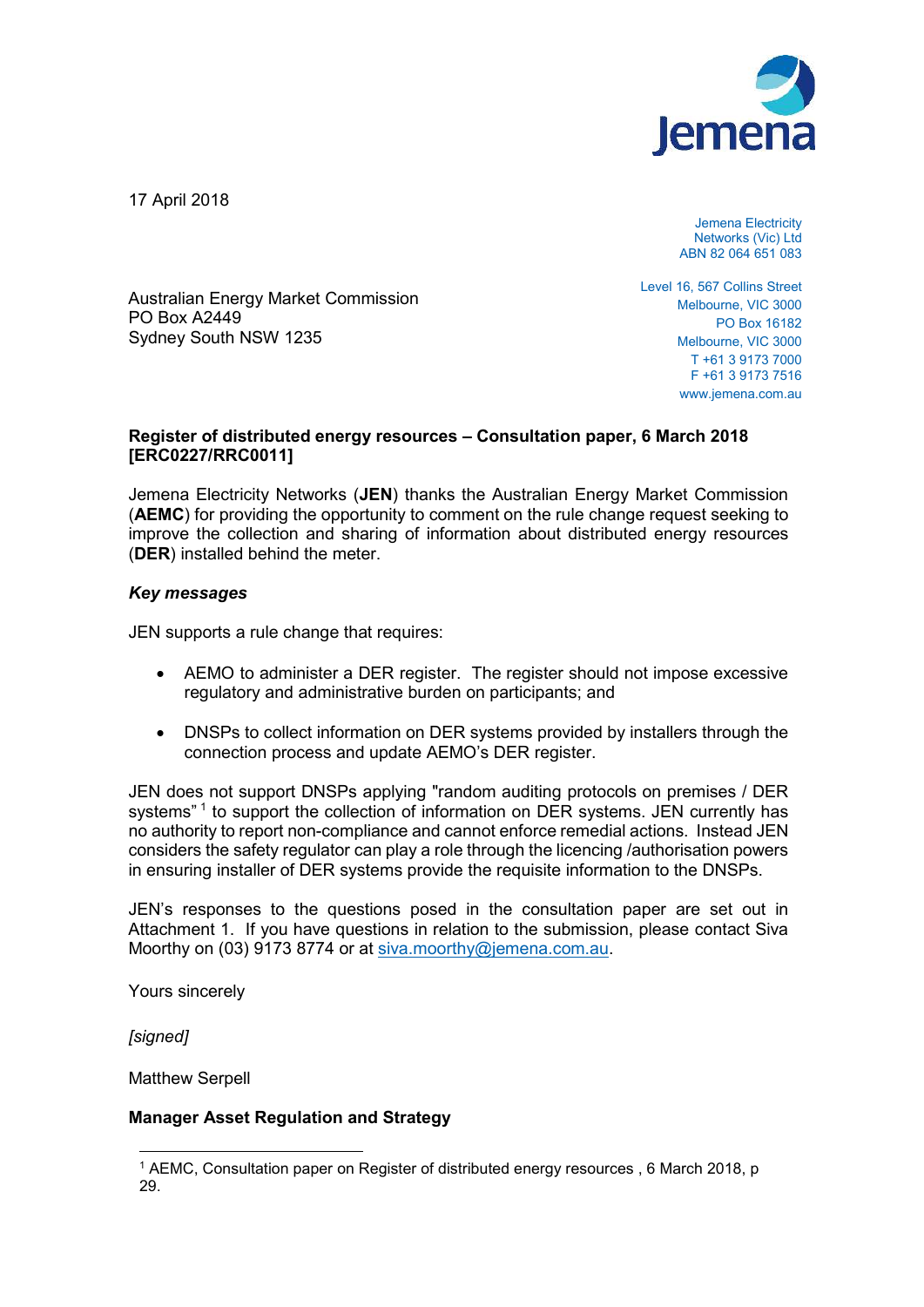## **Attachment 1 Stakeholder feedback template**



The template below has been developed to enable stakeholders to provide their feedback on the questions posed in this paper and any other issues that they would like to provide feedback on. The AEMC encourages stakeholders to use this template to assist it to consider the views expressed by stakeholders on each issue. Stakeholders should not feel obliged to answer each question, but rather address those issues of particular interest or concern. Further context for the questions can be found in the consultation paper.

Organisation: Jemena Electricity Networks (Vic) Ltd

Contact name: Siva Moorthy

Contact details: siva.moorthy@jemena.com.au / (03) 91738774

| <b>Questions</b>                                   |                                                                                                                                                      | <b>Feedback</b>                                                                                                                                |
|----------------------------------------------------|------------------------------------------------------------------------------------------------------------------------------------------------------|------------------------------------------------------------------------------------------------------------------------------------------------|
|                                                    | <b>Chapter 4 - Assessment framework</b>                                                                                                              |                                                                                                                                                |
| 1.                                                 | Is the assessment framework appropriate for considering the proposed rule changes?                                                                   | JEN considers the assessment framework and the factors<br>identified for consideration are adequate.                                           |
| 2.                                                 | Are there other relevant considerations that should be included in the assessing the<br>proposed rule changes?                                       | No.                                                                                                                                            |
| Chapter 5 – Section 5.1.1 – Benefits of a register |                                                                                                                                                      |                                                                                                                                                |
| 3.                                                 | What are the likely uses of a distributed energy resources register?                                                                                 | We consider the likely uses would be for improved load<br>forecasting and network operations.                                                  |
| 4.                                                 | How, and to what extent, could the static information provided by a DER register meet the<br>objectives outlined by the COAG Energy Council, namely: |                                                                                                                                                |
|                                                    | more accurate load forecasting?<br>a)                                                                                                                | We agree a DER register would be a good source of<br>information to AEMO and DNSP's for more accurate short and<br>long term load forecasting. |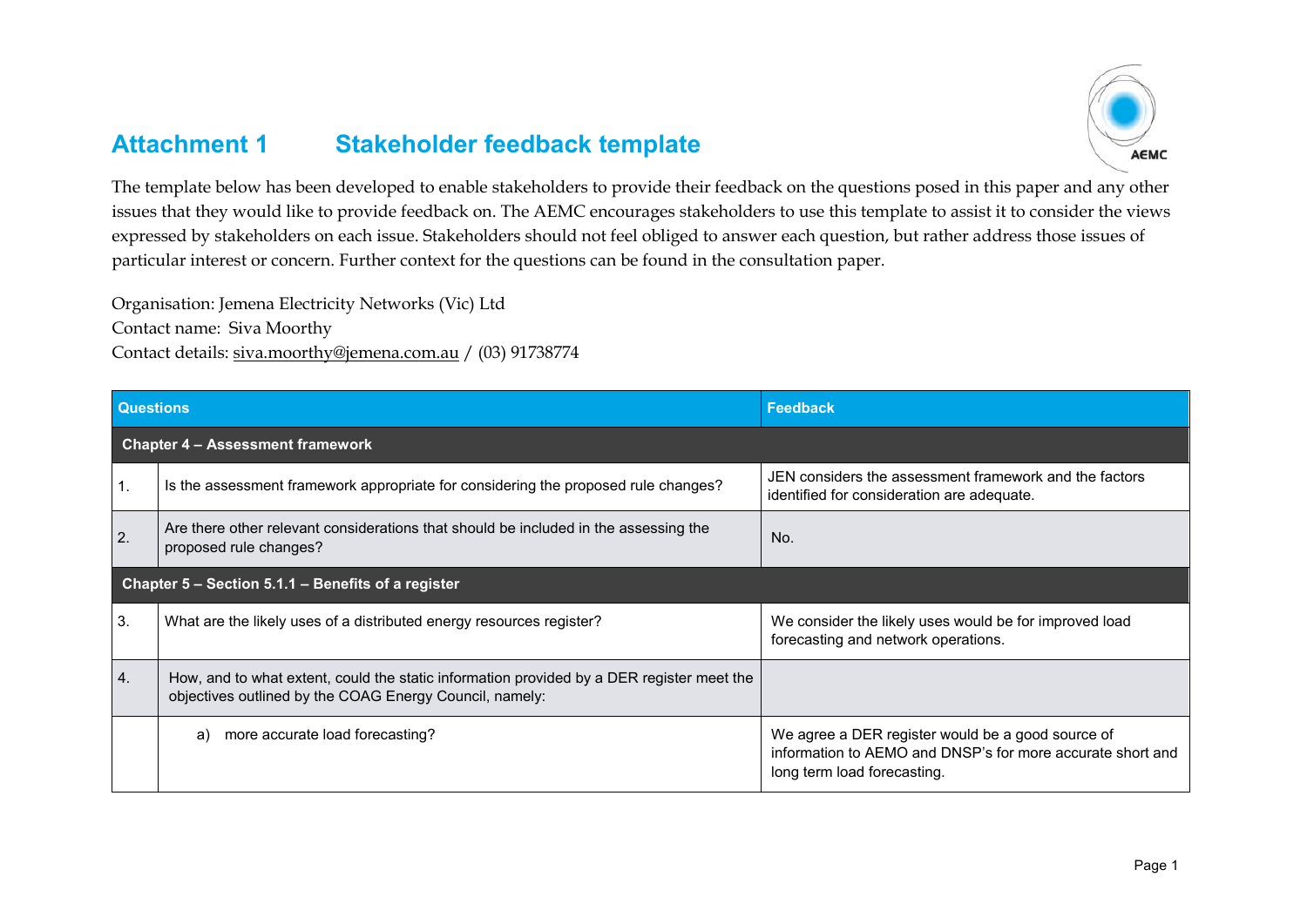| <b>Questions</b> |                                                                                                                                                            | <b>Feedback</b>                                                                                                                                                                                                                                                                                                                  |
|------------------|------------------------------------------------------------------------------------------------------------------------------------------------------------|----------------------------------------------------------------------------------------------------------------------------------------------------------------------------------------------------------------------------------------------------------------------------------------------------------------------------------|
|                  | improving AEMO's ability to manage power system security during credible<br>b)<br>contingency, protected and non-credible contingency events?              | JEN offers no comment to this question.                                                                                                                                                                                                                                                                                          |
|                  | improving AEMO's ability to set the bounds of the technical envelope at an<br>C)<br>efficient level?                                                       | JEN offers no comment to this question.                                                                                                                                                                                                                                                                                          |
|                  | improving efficient market and network investment?<br>$\mathsf{d}$                                                                                         | Consistent with demand forecasting improvements the register<br>is likely to improve network investments for DNSP's.                                                                                                                                                                                                             |
| 5.               | Are there any other ways that a distributed energy resources register could benefit the<br><b>National Electricity Market?</b>                             | JEN offers no further comment to this question.                                                                                                                                                                                                                                                                                  |
| 6.               | What features does a register need to have in order to meet the objectives outlined by the<br><b>COAG Energy Council?</b>                                  | JEN supports collection of the information on DER specified in<br>Table 2.2 of this consultation paper. Further, we propose the<br>information collection on DER be expanded to include the<br>capacity of the inverter, capacity and type of generation<br>installed, and any export limit imposed at each connection<br>point. |
|                  | Chapter 5 - Section 5.1.2 - Expected costs                                                                                                                 |                                                                                                                                                                                                                                                                                                                                  |
| 7.               | What costs do you believe would likely be involved in the collection of useful data about<br>DER?                                                          | JEN is currently not in a position to provide any comments on<br>the expected costs in the collection of data. For a meaningful<br>feedback the industry needs to agree on a firm list of data<br>requirements.                                                                                                                  |
| 8.               | Do you agree with the costs identified by Jacobs for different stakeholders? If not, why?                                                                  | JEN is currently not in a position to provide any comments on<br>expected costs.                                                                                                                                                                                                                                                 |
| 9.               | Are stakeholders able to provide data or case studies that would support further<br>quantification (in monetary terms) of any of costs likely to manifest? | JEN is currently not in a position to provide any comments on<br>expected costs.                                                                                                                                                                                                                                                 |
| 10.              | How might the nature and magnitude of these potential costs change over time?                                                                              | JEN is currently not in a position to provide any comments on<br>expected costs.                                                                                                                                                                                                                                                 |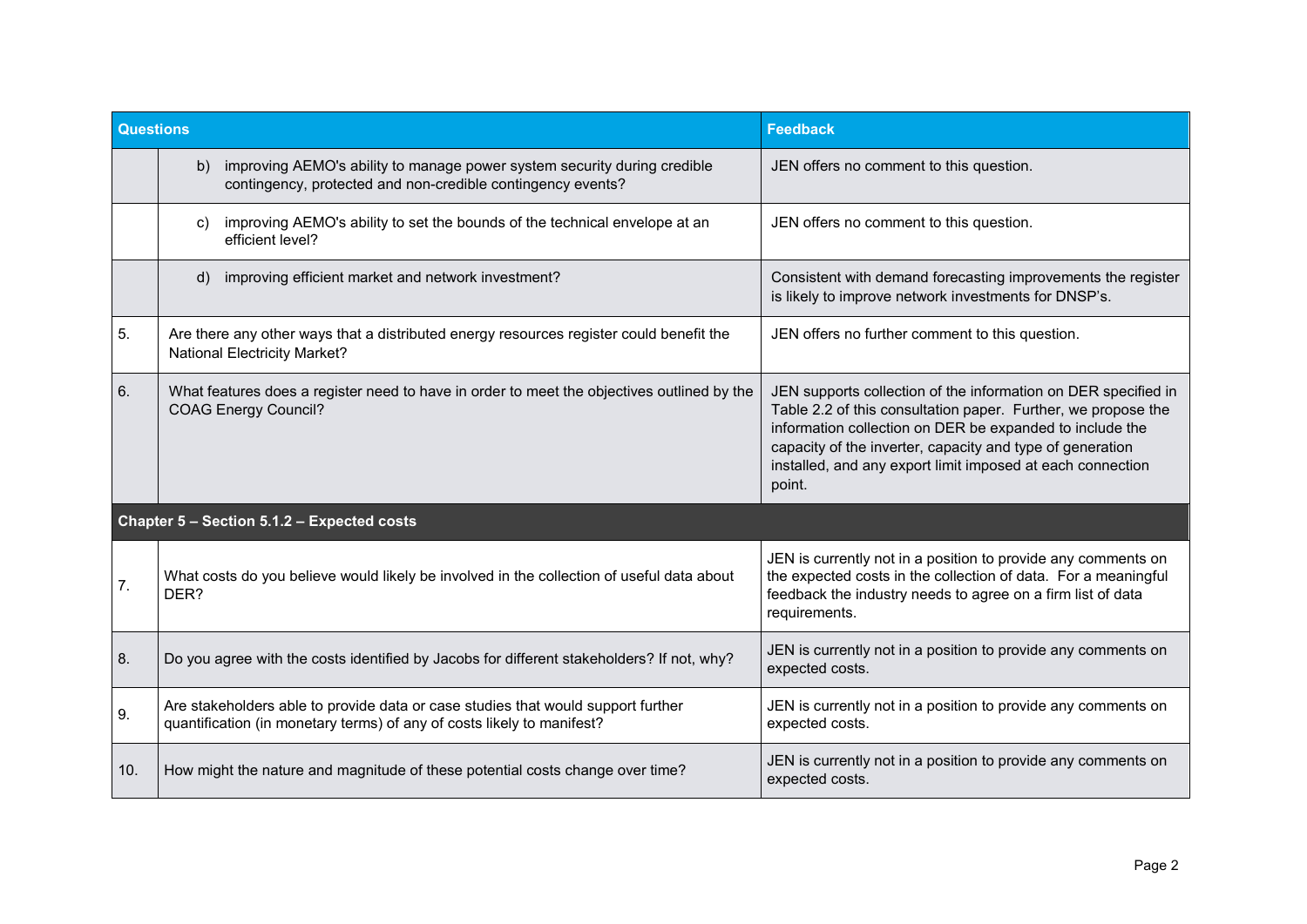| <b>Questions</b>                     |                                                                                                                                                                                                       | <b>Feedback</b>                                                                                                                                                                                                                                                                                                                                                                                                                                                                                                                                                                                   |
|--------------------------------------|-------------------------------------------------------------------------------------------------------------------------------------------------------------------------------------------------------|---------------------------------------------------------------------------------------------------------------------------------------------------------------------------------------------------------------------------------------------------------------------------------------------------------------------------------------------------------------------------------------------------------------------------------------------------------------------------------------------------------------------------------------------------------------------------------------------------|
| Chapter 5 - Section 5.2 - Governance |                                                                                                                                                                                                       |                                                                                                                                                                                                                                                                                                                                                                                                                                                                                                                                                                                                   |
| 11.                                  | Please comment on the suitability of the following:                                                                                                                                                   |                                                                                                                                                                                                                                                                                                                                                                                                                                                                                                                                                                                                   |
|                                      | Should 'small scale' systems be limited to generation systems below 5 MW? Should any<br>further limitations be imposed (e.g. a minimum capacity or a threshold in MWh for energy<br>storage)?         | JEN considers 'small scale' systems should be limited to<br>generation systems below 5 MW. That is because the NER<br>already requires systems larger than 5 MW to be registered<br>with AEMO, and we consider that sufficient information is<br>provided through that process.<br>Further, we do not believe there needs to be a minimum<br>capacity threshold imposed in MWh for energy storage. The<br>proposed DER register needs to capture all sizes of battery<br>storage equipment that has export capability.                                                                            |
|                                      | Is the NER definition of 'connection point' an appropriate spatial demarcation for<br>a)<br>'behind the meter' DER? If not, what is an appropriate spatial demarcation for<br>'behind the meter' DER? | We agree and consider proposed definition is an appropriate<br>spatial demarcation of 'connection point'.                                                                                                                                                                                                                                                                                                                                                                                                                                                                                         |
|                                      | Is a 'distributed energy resource' "an integrated system of energy equipment co-<br>b)<br>located with consumer load"? If not, what else could it be characterised as?                                | Sometimes a connection point may not have a load. It may<br>wholly be a generator. We suggest the reference to "co-<br>located with consumer load" be deleted.                                                                                                                                                                                                                                                                                                                                                                                                                                    |
| 12.                                  | Regarding the management of a DER register:                                                                                                                                                           |                                                                                                                                                                                                                                                                                                                                                                                                                                                                                                                                                                                                   |
|                                      | To what extent should the types and capacity of DER eligible for inclusion in the<br>a)<br>register be defined in the NER or in an AEMO guideline?                                                    | JEN considers the relevant information for a DER register<br>should be outlined in the AEMO guideline The information<br>requirements in the guideline should be very descriptive and<br>prescriptive. Without some level of prescription, the<br>compliance, quality and consistency of data will suffer, thereby<br>diminishing the value of the register.<br>We consider a template for the collection of the information<br>should be included in the guideline because it would provide for<br>the greatest level of data consistency and ensure the highest<br>net benefit of the register. |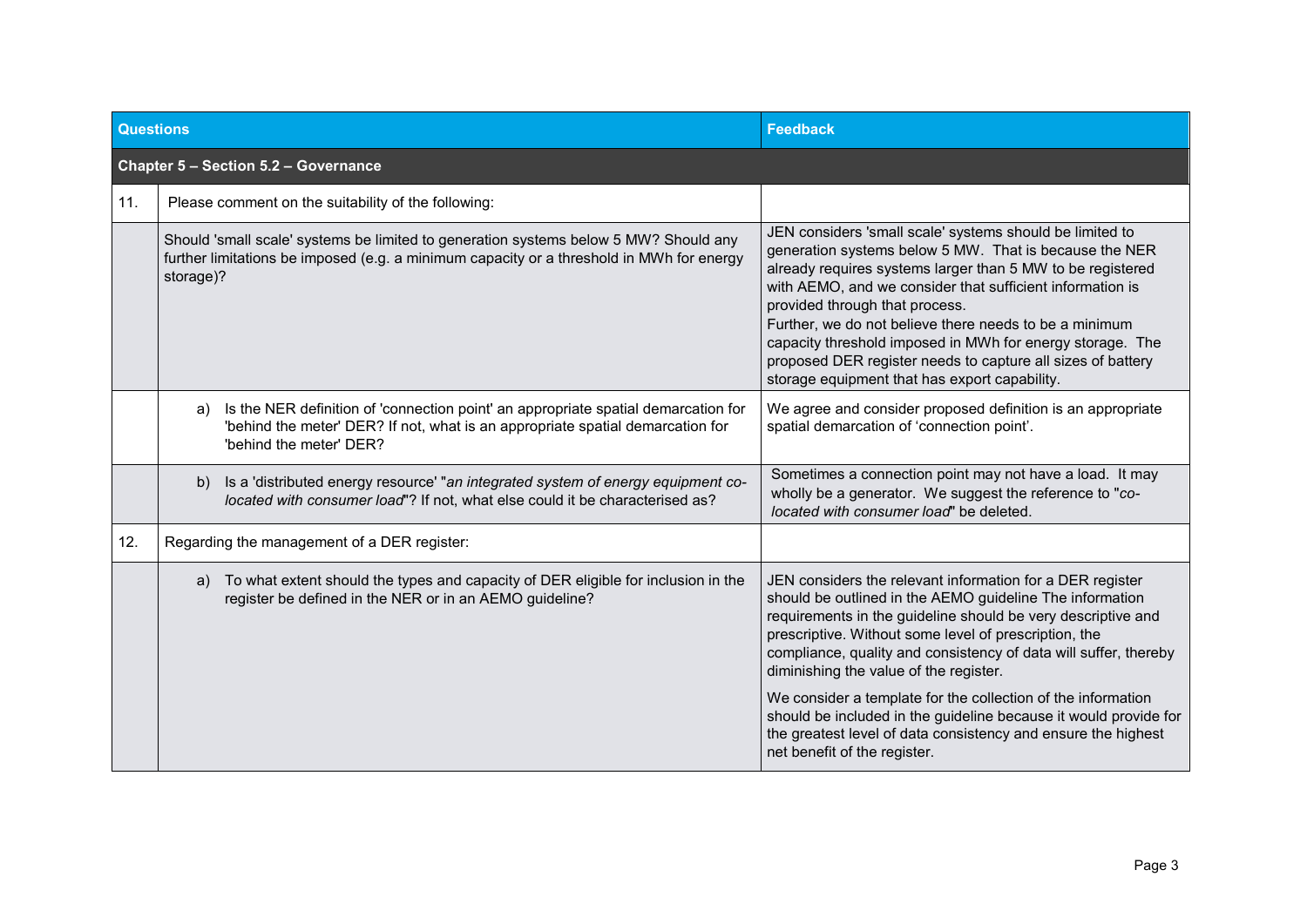| <b>Questions</b> |               |                                                                                                                                                                                                               | <b>Feedback</b>                                                                                                                                                                                                                                                                                                                                                                       |
|------------------|---------------|---------------------------------------------------------------------------------------------------------------------------------------------------------------------------------------------------------------|---------------------------------------------------------------------------------------------------------------------------------------------------------------------------------------------------------------------------------------------------------------------------------------------------------------------------------------------------------------------------------------|
|                  |               | b) Should the nature of the information being collected and recorded in the register<br>and any other requirements, such as how often parties need to report the data,<br>be determined in an AEMO guideline? | JEN considers there is value in specifying the nature of<br>information and frequency for updating the register in an<br>AEMO guideline as it ensure consistency across the NEM.<br>However, we consider parties should not be required to update<br>the register more frequently than once a month.                                                                                  |
|                  | $\mathsf{C}$  | What types of principles, factors or other criteria should AEMO be required to<br>consider when developing guidelines on the collection and recording of<br>information on DER?                               | We acknowledge AEMO's information needs noted in Box 5.1,<br>as well as the data collection proposed in Table 2.2, of this<br>consultation paper<br>We consider the principles and factors set out in section 4.2 of                                                                                                                                                                  |
|                  |               |                                                                                                                                                                                                               | this consultation paper are equally relevant for AEMO when<br>developing guidelines on collection and recording of<br>information on DER. Further, AEMO should also review and<br>consider the data currently captured in the various DNSP<br>connection processes when developing the guideline.                                                                                     |
|                  |               | Chapter 5 - Section 5.3 - Data collection and compliance                                                                                                                                                      |                                                                                                                                                                                                                                                                                                                                                                                       |
| 13.              | DER register? | How often does the data need to be collected and updated to achieve the objectives of a                                                                                                                       | JEN considers the data should be collected and updated no<br>more frequently than once a month. Monthly update is<br>sufficient to achieve the objectives of a DER register. Also<br>refer to our response to question 12(b).                                                                                                                                                         |
| 14.              |               | Do you agree that there is a need for consistency across network regions in what data<br>should be collected?                                                                                                 | We agree that there is value in having consistency across the<br>jurisdictions as to what data should be collected. As noted in<br>our response to question 12 a), we consider inconsistencies<br>would diminish the value of the register.                                                                                                                                           |
| 15.              |               | If DNSPs' connection application processes are considered a good method of collecting<br>data, what changes are needed to existing processes?                                                                 | We agree connection application processes are a good<br>method of collecting data for on DER. Part D of Chapter 5A of<br>the NER sets out the connection processes and information<br>requirement to enable a new connection or connection<br>alteration. We suggest this rule be reviewed to accommodate<br>any new information to be collected as required by this DER<br>register. |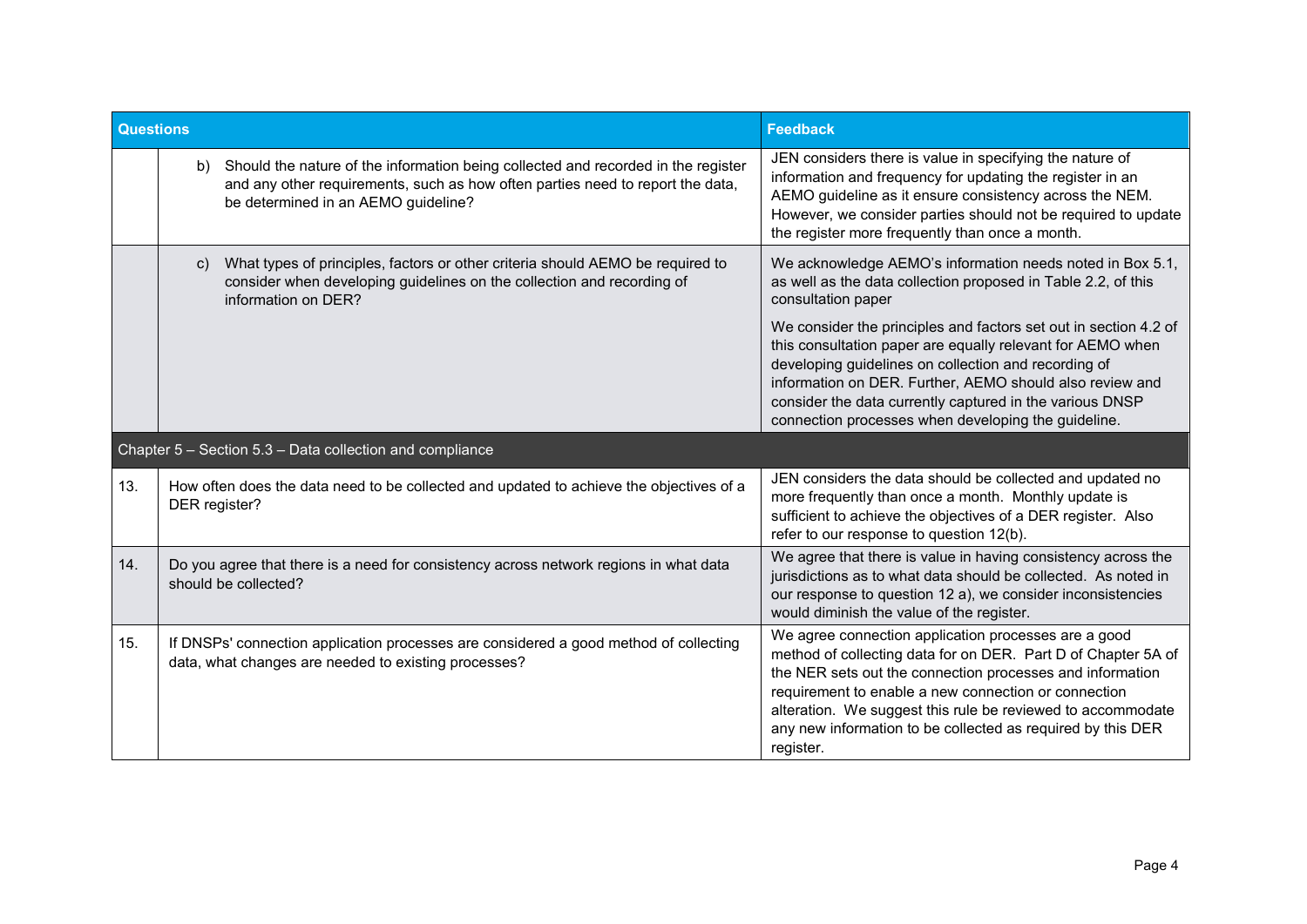| <b>Questions</b> |                                                                                                                                                                    | <b>Feedback</b>                                                                                                                                                                                                                                                                                                                                                                                                                           |
|------------------|--------------------------------------------------------------------------------------------------------------------------------------------------------------------|-------------------------------------------------------------------------------------------------------------------------------------------------------------------------------------------------------------------------------------------------------------------------------------------------------------------------------------------------------------------------------------------------------------------------------------------|
| 16.              | Should obligations on parties other than DNSPs be considered to support data<br>collection? If yes, which parties are best placed to collect and report this data? | DNSP's are best placed to collect and provide data to AEMO.                                                                                                                                                                                                                                                                                                                                                                               |
|                  |                                                                                                                                                                    | JEN's current connection process requires connection<br>applicants to submit a connection application and a certificate<br>of electrical safety (CES) issued by a REC for connection of a<br>generator, even if the generator and/or battery storage<br>equipment is less than 5 KW.                                                                                                                                                      |
|                  |                                                                                                                                                                    | However, after the initial connection, it is difficult to monitor<br>additions and alterations to the generator and/or battery<br>storage equipment.                                                                                                                                                                                                                                                                                      |
|                  |                                                                                                                                                                    | NER amendments requiring customers to apply to DNSPs of<br>additions and alterations to their generator and/or battery<br>storage equipment would be welcomed.                                                                                                                                                                                                                                                                            |
| 17.              | How would an obligation on the parties identified above best be applied and enforced?<br>Please provide details.                                                   | JEN does not support COAG's proposal that DNSPs apply<br>random auditing protocols on premises / DER systems to<br>support the collection of information on DER.                                                                                                                                                                                                                                                                          |
|                  |                                                                                                                                                                    | JEN considers the installers of DER systems, appropriately<br>licensed by the jurisdictional safety regulators, should be<br>required to submit the requisite information of the installed<br>DER systems (including alterations) through the connection<br>application process to the DNSPs.                                                                                                                                             |
|                  |                                                                                                                                                                    | DER systems should be installed to the relevant safety<br>standards/regulations and it is the jurisdictional safety<br>regulators who are responsible for enforcing compliance.                                                                                                                                                                                                                                                           |
|                  |                                                                                                                                                                    | We currently see a skills gap for the design, installation,<br>maintenance and inspection of DER systems and believe that<br>the work associated with these systems requires a specialised<br>skill set. Improved training and licensing of installers of DER<br>systems developed and administered by the jurisdictional<br>safety regulators would raise awareness and educate relevant<br>parties on the importance of data reporting. |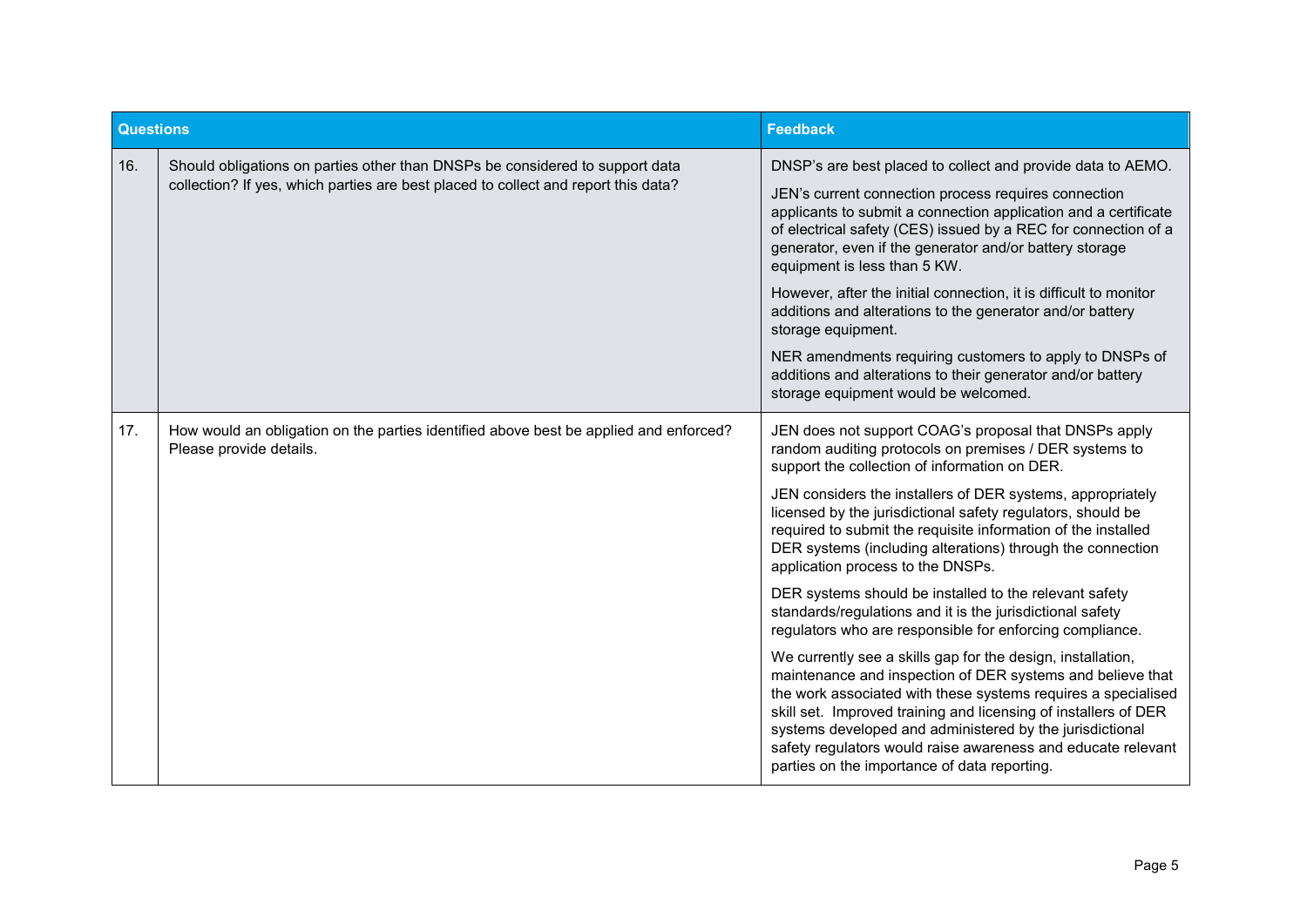| <b>Questions</b>                                           |                                                                                                                                                                                                                                                                                                                                                                                                                                | <b>Feedback</b>                                                                                                                                                                                                                                                                                                                                                                  |
|------------------------------------------------------------|--------------------------------------------------------------------------------------------------------------------------------------------------------------------------------------------------------------------------------------------------------------------------------------------------------------------------------------------------------------------------------------------------------------------------------|----------------------------------------------------------------------------------------------------------------------------------------------------------------------------------------------------------------------------------------------------------------------------------------------------------------------------------------------------------------------------------|
|                                                            |                                                                                                                                                                                                                                                                                                                                                                                                                                | JEN considers the safety regulator can play an important role,<br>through their licensing/authorisation powers, in the<br>enforcement of data reporting.                                                                                                                                                                                                                         |
| 18.                                                        | Will a register be beneficial if the levels of compliance in relation to providing information<br>are similar to the low levels of compliance with the DNSP connection application<br>processes? What levels of compliance are needed?                                                                                                                                                                                         | Notwithstanding the low level of compliance, we consider a<br>DER register would still provide significant beneficial insights<br>for demand forecasting and network reliability and security. It<br>will also provide a level of understanding about how DERs<br>respond to network disturbances, which will improve load<br>modelling even if only applied at a broader level. |
| 19.                                                        | How else can compliance levels be improved?                                                                                                                                                                                                                                                                                                                                                                                    | Refer to our responses to questions 17 and 20.                                                                                                                                                                                                                                                                                                                                   |
| 20.                                                        | How can compliance best be maintained over time as technology changes?                                                                                                                                                                                                                                                                                                                                                         | Awareness of compliance can be maintained through public<br>campaigns and, as noted in our response to question 17,<br>ongoing improvements to education, training and licencing.<br>Victorian DNSPs are required to provide a customer charter at                                                                                                                               |
|                                                            |                                                                                                                                                                                                                                                                                                                                                                                                                                | the time of connection, upon request or at least once every 5<br>years. Including customer obligations to provide DER<br>information to the DNSP in the charter can promote<br>compliance over time as technology changes.                                                                                                                                                       |
| Chapter 5 - Section 5.4 - Transparency and confidentiality |                                                                                                                                                                                                                                                                                                                                                                                                                                |                                                                                                                                                                                                                                                                                                                                                                                  |
| 21.                                                        | Given the nature of information that may be required to be provided by registered<br>participants under the proposed rule change, are existing regulatory arrangements (such<br>as the protected information provisions under the NEL and Privacy Act 1988) regarding<br>the collection and disclosure of information adequate to protect market participants and<br>consumers whose DER systems are included in the register? | JEN supports sharing of information in a DER register with<br>third parties, subject to existing privacy laws.                                                                                                                                                                                                                                                                   |
|                                                            |                                                                                                                                                                                                                                                                                                                                                                                                                                | We propose the AEMC investigate and settle all matters<br>regarding access, transparency and confidentiality of<br>information in a DER register.                                                                                                                                                                                                                                |
| 22.                                                        | If not:                                                                                                                                                                                                                                                                                                                                                                                                                        |                                                                                                                                                                                                                                                                                                                                                                                  |
|                                                            | What are the likely nature, and magnitude, of potential consequences of<br>a)<br>insufficient protection of such information?                                                                                                                                                                                                                                                                                                  | JEN offers no comment to this question.                                                                                                                                                                                                                                                                                                                                          |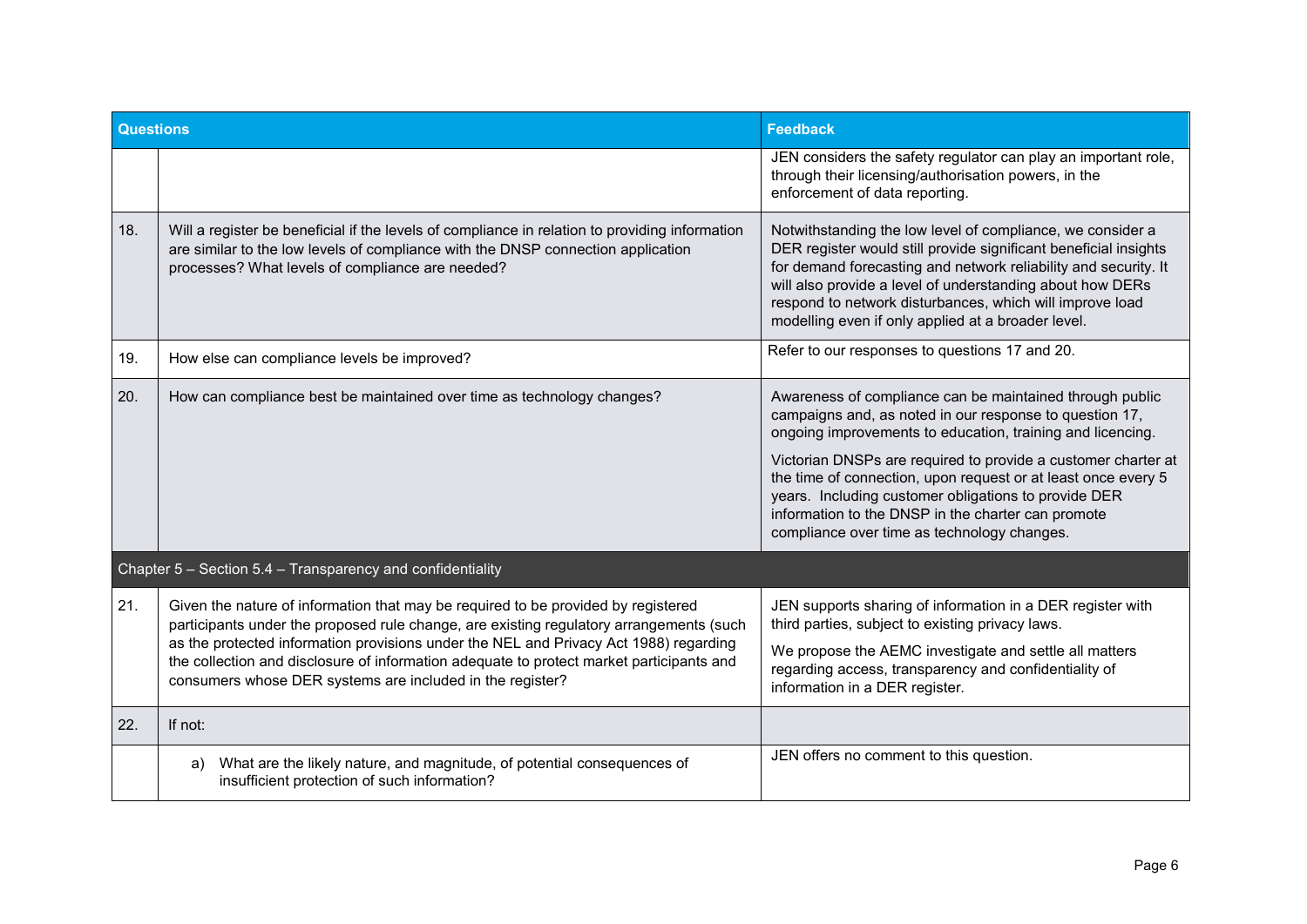| <b>Questions</b>                                               |                                                                                                                                                                                                                         | <b>Feedback</b>                                                                                                                                                                                                                                                                                                                                                                                                                                                                                                                                                                               |
|----------------------------------------------------------------|-------------------------------------------------------------------------------------------------------------------------------------------------------------------------------------------------------------------------|-----------------------------------------------------------------------------------------------------------------------------------------------------------------------------------------------------------------------------------------------------------------------------------------------------------------------------------------------------------------------------------------------------------------------------------------------------------------------------------------------------------------------------------------------------------------------------------------------|
|                                                                | Should the NER limit, on the basis of confidentiality concerns, the information that<br>b)<br>registered participants or others would be required to provide to AEMO under the<br>DER Register Guidelines? If yes, how? | JEN offers no comment to this question.                                                                                                                                                                                                                                                                                                                                                                                                                                                                                                                                                       |
|                                                                | Should the NER limit, on the basis of confidentiality concerns, how AEMO may<br>C)<br>use or disclose information provided to it under the DER Register Guidelines? If<br>yes, how?                                     | JEN offers no comment to this question.                                                                                                                                                                                                                                                                                                                                                                                                                                                                                                                                                       |
| 23.                                                            | Are there any competition concerns raised by the establishment of the register?                                                                                                                                         | The proposed rule change seeks to allow AEMO to share<br>information in a DER register with third parties, subject to<br>existing privacy laws. These parties are listed as including both<br>registered participants, such as DNSPs and retailers, and a<br>range of other parties. <sup>1</sup>                                                                                                                                                                                                                                                                                             |
|                                                                |                                                                                                                                                                                                                         | We propose the AEMC to seek expert advice on whether there<br>are any potential impacts on competition in markets for new<br>energy services associated with the establishment of the<br>register. This should include whether existing<br>energy retailers may be able to confer an advantage over<br>some competitors by accessing and using information from a<br>DER register to promote products outside their traditional<br>energy retail business, whilst competitors in new energy<br>service markets who are not energy retailers would not have<br>access to the same information. |
| Chapter 5 - Section 5.5 - Safety issues and emergency response |                                                                                                                                                                                                                         |                                                                                                                                                                                                                                                                                                                                                                                                                                                                                                                                                                                               |
| 24.                                                            | Would the sharing of data collected under a DER register be useful to emergency<br>services, and if so, how?                                                                                                            | Sharing of data collected under a DER register would be<br>useful to emergency services. We expect the benefits to<br>emergency services would be as per dot points in section 3.3<br>of the consultation paper, but consider the register would only<br>serve to supplement other means of gathering required<br>information.                                                                                                                                                                                                                                                                |

<sup>1</sup> AEMC, Consultation paper on Register of distributed energy resources , 6 March 2018, p 31.